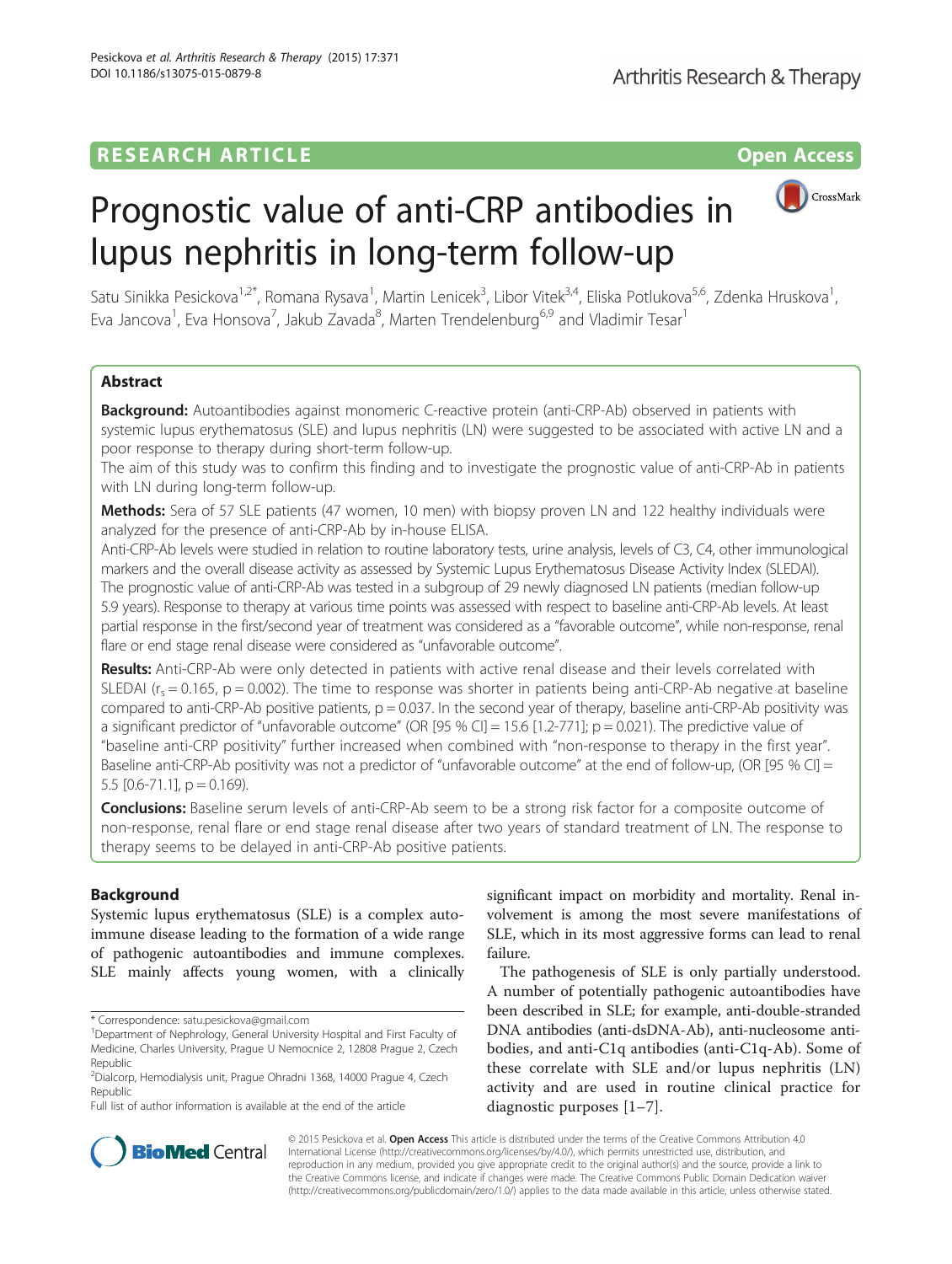Pentameric C-reactive protein (CRP) under specific conditions dissociates irreversibly into monomers (mCRP) and reveals new epitopes [\[8](#page-6-0)–[11\]](#page-6-0). The physiological function of mCRP includes opsonization, elimination of immune complexes, and clearance of apoptotic cells. This is achieved by the interaction of mCRP with C1q and complement factor H [\[12](#page-6-0)].

While other acute phase proteins increase in active SLE, levels of CRP usually remain low [\[13\]](#page-6-0). This might be caused by a suppression of interleukin (IL)-6-mediated CRP production in hepatocytes by overexpression of interferon alpha (IFN $\alpha$ ) [\[14\]](#page-6-0) and by CRP gene polymorphisms [[15](#page-6-0)]. Another mechanism could be an accelerated conversion of CRP into mCRP [\[16\]](#page-6-0).

Antibodies interfering with the function of mCRP (such as IgG autoantibodies against mCRP (anti-CRP-Ab)) might lead to an altered clearance of apoptotic cells and be involved in pathogenic mechanisms of LN [\[12\]](#page-6-0). Interestingly, anti-CRP-Ab recognize the mCRP subunits, but not the native pentameric form of CRP, and thus—as other lupus autoantibodies—can be considered neo-epitope specific [\[8\]](#page-6-0).

A high prevalence of anti-CRP-Ab in SLE patients was described by Bell et al. [\[8\]](#page-6-0). Later, anti-CRP-Ab were shown to be associated with active LN [[17](#page-6-0)–[19](#page-6-0)] and renal tubulointerstitial lesions [[18\]](#page-6-0). Some authors observed colocalization of IgG with CRP and other factors such as C1q and anti-dsDNA-Ab in the glomerular basement membrane and the renal subendothelial space in LN [\[20](#page-6-0), [21](#page-6-0)]. Another study showed that levels of anti-CRP-Ab correlated with the renal biopsy activity index, as documented on repeated renal biopsies, and predicted a poor response to therapy during an 8-month follow-up [[17](#page-6-0)].

The aim of our study was to determine whether baseline anti-CRP-Ab positivity predicts the long-term outcome in LN patients treated with standard therapy.

# Methods

#### Study subjects

A total of 57 patients (47 women, 10 men; median age 32.1 years) with definite SLE classified according to the American College of Rheumatology criteria [\[22\]](#page-6-0) and biopsyproven LN (29 new diagnoses of LN in 2005–2010, 28 previous diagnoses) were recruited into the study at the Department of Nephrology, General University Hospital, Prague, Czech Republic between 2005 and 2010. Basic patient characteristics are presented in Table 1. Renal biopsies were scored according to the classification of the International Society of Nephrology and the Renal Pathology Society in 2003 [\[23\]](#page-6-0). One hundred and nineteen serum samples from these patients at different time points of the disease were obtained. For comparisons of anti-CRP-Ab serum levels with those of the control group, and to correlate these levels with disease activity and other parameters, only one serum sample per patient was randomly selected.

| Table 1 Basic characteristics of the patients |  |
|-----------------------------------------------|--|
|-----------------------------------------------|--|

| Age (years)                   |                     | 32 (21.7-62.4)         |
|-------------------------------|---------------------|------------------------|
| Gender, male/female           |                     | 10/47                  |
| Caucasian/Asian               |                     | 55 (96.5 %)/ 2 (3.5 %) |
| Renal disease duration (days) |                     | $75(1 - 2413)$         |
| Renal biopsy                  | Class II            | $2(3.5\%)$             |
|                               | Class III           | 13 (22.8 %)            |
|                               | Class IV            | 28 (49.1 %)            |
|                               | Class III/V or IV/V | 11 (19.3 %)            |
|                               | Undetermined class  | 3(5.3%                 |

Data presented as median (5th and 95th percentile) or number of patients (%)

To assess the role of baseline anti-CRP-Ab levels in the prediction of therapeutic outcome during long-term follow-up, only patients with newly diagnosed active LN (as proven by renal biopsy) were included  $(n = 29)$ . Baseline serum samples were taken at the time of biopsy.

One hundred and twenty-two serum samples from age-matched healthy volunteers served as controls.

#### Ethics

The study protocol was approved by the Ethics Committee of the General University Hospital, Prague (2087/10 A, D; basic study 706/04 S) and made to conform to the ethical guidelines of the latest Declaration of Helsinki. Informed consent was obtained from all subjects.

#### **Definitions**

Global disease activity was assessed by the Systemic Lupus Erythematosus Disease Activity Index (SLEDAI) [[24\]](#page-6-0). In this study, active LN was defined as active urinary sediment, and/or proteinuria ≥0.5 g/day, and/or worsened glomerular filtration rate (GFR) >25 % above baseline/normal range caused by active LN, and/or C3 hypocomplementemia while any other causes were excluded. At least two of the aforementioned criteria had to be met.

Response to therapy at follow-up was assessed according to European consensus criteria [[25\]](#page-6-0).

Complete response was defined as inactive urinary sediment, decrease of proteinuria to ≤0.2 g/day, and normal/ stable renal function (<10 % of normal GFR). Partial response was defined as inactive urinary sediment, proteinuria ≤0.5 g/day, and normal/stable renal function (<10 % from baseline levels if abnormal).

At least partial response in the first/second year of treatment was considered a "favorable outcome", while nonresponse, renal flare, or end-stage renal disease (ESRD) was considered an "unfavorable outcome".

Renal flare was defined as an increase of disease activity requiring more intensive therapy (addition/change of immunosuppressive therapy, or administration of high-dose pulses of corticosteroids).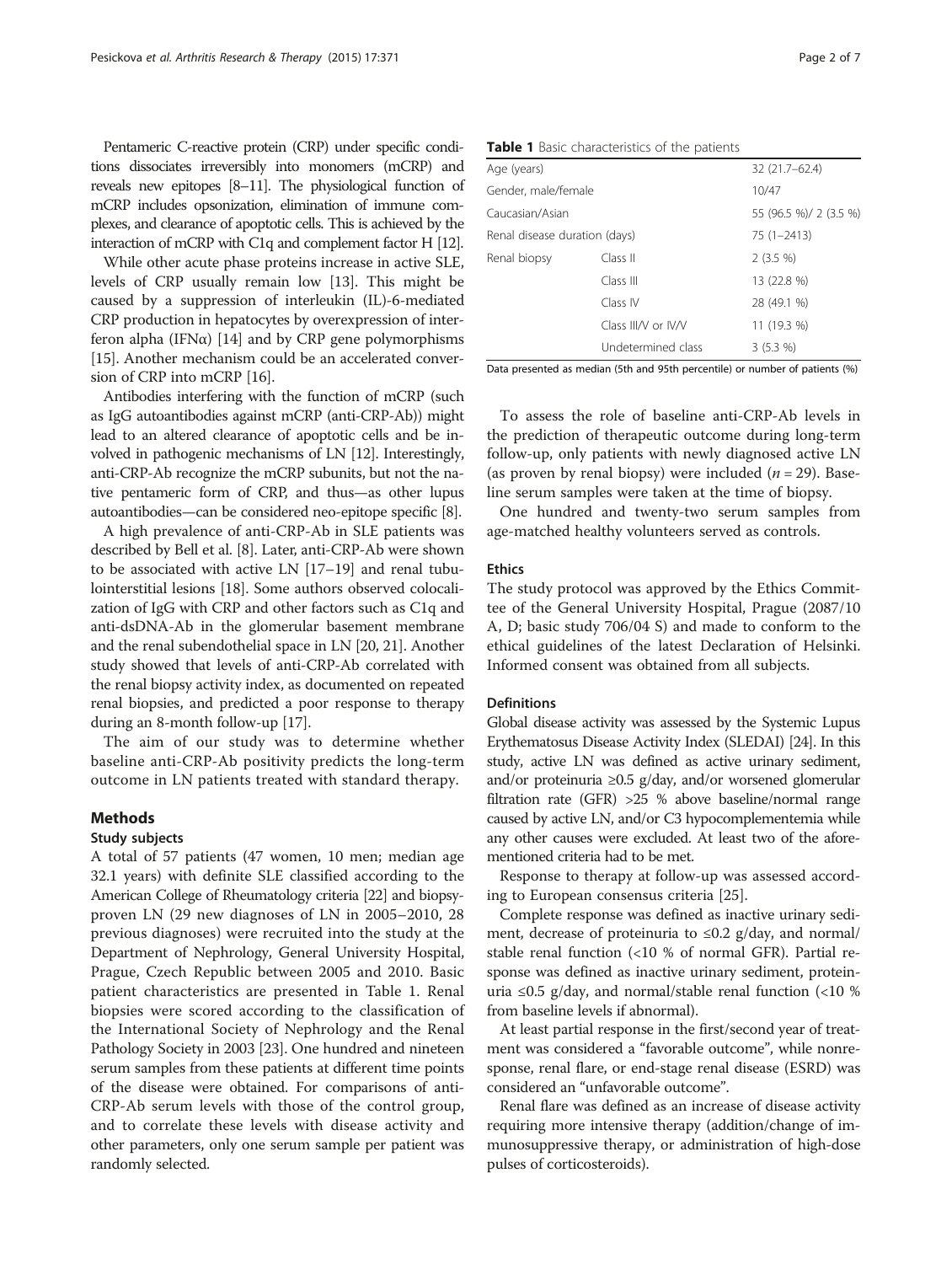#### Biochemical analyses

At the time of blood sampling, routine laboratory tests in all patients were performed in the laboratories of the Institute of Medical Biochemistry and Laboratory Diagnostics of the General University Hospital, Prague, including measurements of 24-hour proteinuria, GFR, urinary sediment analyses, complement C3 and C4, and anti-dsDNA-Ab. Further analyses were carried out subsequently from sera stored at −80 °C. Serum amyloid A (SAA) was determined by a commercial enzyme-linked immunosorbent assay (ELISA) kit (Invitrogen, Carlsbad, CA, USA), high-sensitivity CRP (hsCRP) was measured by particle-enhanced immunonephelometry (Behring Nephelometer II; Siemens, Munich, Germany), and anti-C1q-Ab were measured by ELISA (Bühlmann Laboratories, Switzerland. Schönenbuch).

#### Anti-CRP-Ab assay

Levels of anti-CRP-Ab were measured by in-house ELISA according to Sjöwall et al. [[26](#page-6-0)] with slight modifications. One hundred microliters of human native CRP (Sigma, St. Louis, MO, USA) diluted with carbonate/bicarbonate buffer (50 mM, pH 9.6) to a concentration of 1 mg/l was added to each well of a Maxisorp microtiter plate (Nunc, Denmark, Roskilde) and incubated overnight at room temperature. After washing four times with phosphatebuffered saline (PBS, pH 7.4) with 0.05 % Tween 20 (Sigma), coated plates were incubated (1 hour, room temperature) with 100 μl serum samples diluted 1:20 with PBS–Tween. After an additional four-times wash with PBS–Tween, 100 μl alkaline phosphatase-conjugated rabbit IgG antibodies raised against human γ-chains (DAKO, Denmark, Glostrup) was added (diluted 1:500 in PBS–Tween). After 1 hour of incubation, plates were washed four times with PBS–Tween and 100  $\mu$ l p-nitrophenyl phosphate (10 g/l; Sigma) diluted in the reaction buffer (carbonate/bicarbonate buffer, 50 mM, pH 9.6; 1 mM  $MgCl<sub>2</sub>$ ) was added. After 1 hour of incubation (room temperature, dark), the reaction was stopped by addition of 25 μl of 3 M NaOH. Absorbances were read at 405 nm. All samples were analyzed in quadruplicate. A calibration curve was constructed by serial dilution of the most positive sample with the negative one. Results were expressed as arbitrary units (AU), which are defined as a percentage of the highest patient sample. The cutoff value for a positive test (45.5 AU) was set as the 95th percentile in 122 healthy individuals. The limit of detection was 15 AU.

#### Statistical analyses

Owing to the skewed data distribution, nonparametric tests were used. Results are presented as the median plus 5th and 95th percentiles, numbers (%), or odds ratio (OR) and 95 % confidential interval (95 % CI). The predictive value of two risk factors (baseline anti-CRP-Ab positivity and nonresponse in the first year) was assessed

using logistic regression. To prevent model overadjustment (the small number of subjects enabled us to reliably analyze only one predictor), both predictors were combined to form a single risk factor. Because they have similar ORs, both predictors were considered equipotent and were used unweighted.

Furthermore, the Mann–Whitney rank sum test, Kruskal–Wallis analysis of variance and Spearman's correlation coefficient  $(r<sub>s</sub>)$  were calculated and Kaplan–Meier survival curves were constructed using STATISTICA software (version 9; StatSoft Inc., Tulsa, OK, USA). Differences between survival curves were tested by the Mantel–Cox test. Fisher's exact test, the chi-square test, and logistic regression were calculated using EpiInfo (version 3.5.3; Centers for Disease Control and Prevention, Atlanta, GA, USA). For calculations, an arbitrary anti-CRP-Ab concentration of 7.5 AU was assigned to each sample that was below the limit of detection (15 AU).

#### Results

# Prevalence of anti-CRP-Ab and their relationship to SLE activity

Levels of anti-CRP-Ab were significantly higher in LN patients compared with healthy controls (21.1 AU (<15.0–98.6) vs. <15.0 AU (<15.0–45.5), respectively;  $p =$ 0.012). Over one-quarter (26.3 %) of SLE patients was considered to be anti-CRP-Ab-positive (i.e., the concentration exceeded the threshold value of 45.5 AU). Anti-CRP-Ab positivity was exclusively observed in patients with active LN 15/46 (33 %), while it did not occur in patients with inactive renal disease  $(0/11, p = 0.051)$ . In addition, levels of anti-CRP-Ab were significantly higher in patients with active LN than in patients with inactive LN (26.8 AU (<15.0–89.4) vs. <15.0 AU (<15.0–30.6);  $p = 0.009$ ) and correlated with the overall activity of SLE as assessed by the SLEDAI ( $r_s = 0.41$ ,  $p = 0.002$ ).

# Anti-CRP-Ab association with established immunological markers of LN

A significant negative correlation was found between levels of anti-CRP-Ab and complement C3 ( $r_s = -0.509$ ,  $p < 0.0001$ ), but not complement C4. Additionally, antidsDNA-Ab-positive patients had significantly higher levels of anti-CRP-Ab as compared with anti-dsDNA-Abnegative patients (31.6 AU (<15.0–91.6) vs. <15.0 AU  $(\langle 15.0 - 57.8 \rangle; p = 0.007)$ . However, the levels of anti-CRP-Ab did not correlate with anti-C1q-Ab  $(r<sub>s</sub> = 0.127,$  $p \langle 0.353 \rangle$ .

There was also no association between anti-CRP-Ab levels and the acute phase proteins SAA and hsCRP.

### Clinical follow-up

Twenty-nine patients with newly diagnosed active LN were followed for a median of 5.9 (3.9–7.4) years. A baseline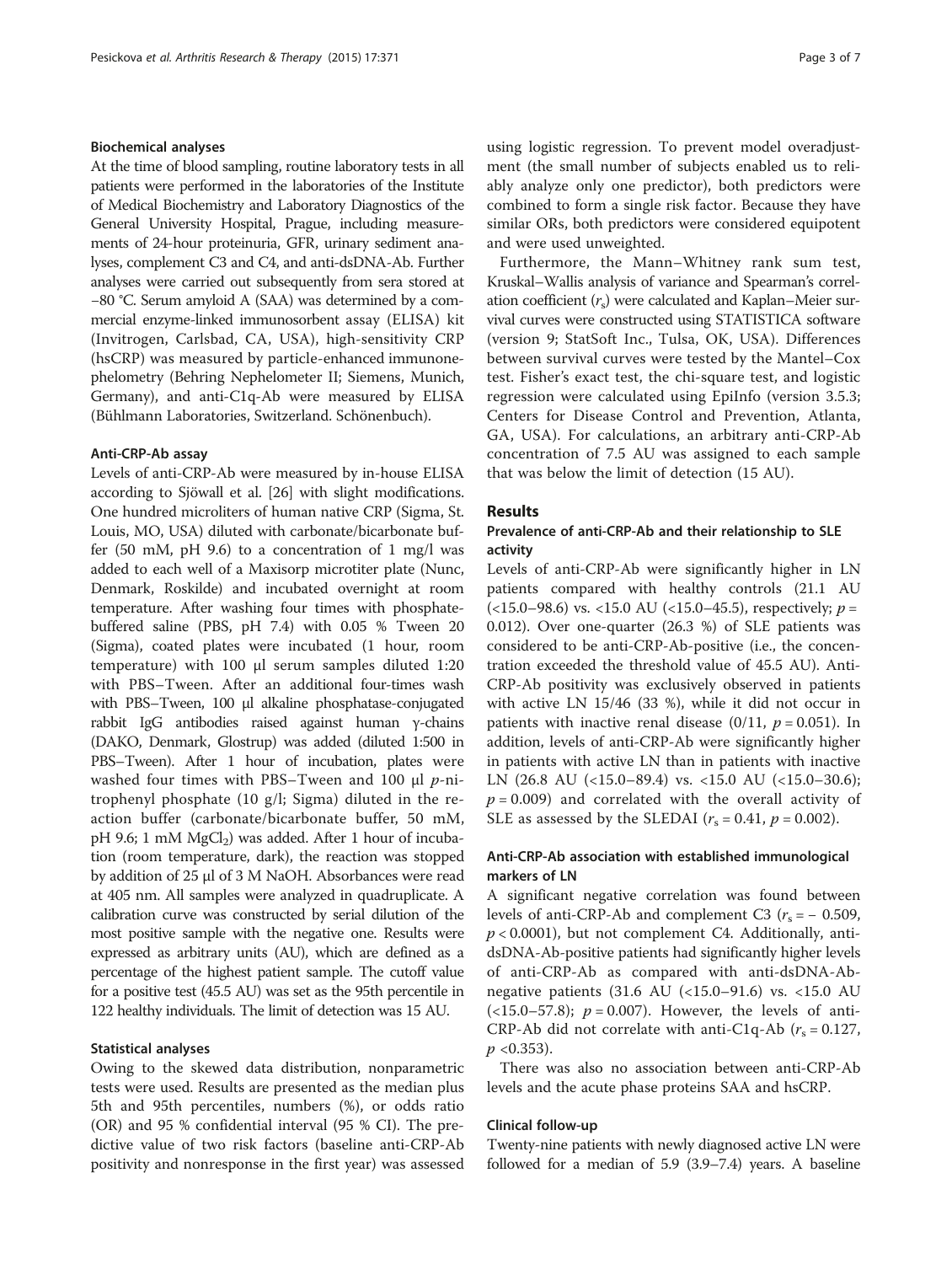comparison of anti-CRP-Ab-positive and anti-CRP-Abnegative patients is summarized in Additional file [1.](#page-5-0)

During follow-up, one patient died, two were lost from follow-up, and two patients were excluded because of noncompliance to therapy. Additionally, one patient's data could not be analyzed because he did not fulfill criteria either for "favorable" or for "unfavorable" at year 2. Data from 26 patients were available at year 1, while we obtained data from 25 patients at year 2. Data from 23 patients were available for analysis at the end of follow-up (March 2014). An overview of induction and maintenance therapy is presented in Additional file [1](#page-5-0).

Most interestingly, the time to response was significantly shorter in baseline anti-CRP-Ab-negative patients than in those anti-CRP-Ab-positive ( $p = 0.037$ ) (Fig. 1). In addition, after having reached partial/complete response, the time to flare tended to be shorter in anti-CRP-Ab-positive than in anti-CRP-Ab-negative patients, although this difference did not reach statistical significance ( $p = 0.075$ ) (Fig. [2](#page-4-0)).

During the long-term follow-up period, 5/10 (50 %) of baseline anti-CRP-Ab-positive patients experienced at least one flare after previous response, while only 2/13 patients (15.4 %) had renal flare in the other group. This difference, however, was not significant, most likely due to the low number of patients involved (OR  $(95 % CI) = 5.5$  $(0.6–71.1), p = 0.169$ .

#### Predictive value of anti-CRP-Ab

After the first year of therapy, 6/11 (54.5 %) baseline anti-CRP-Ab-positive patients and 6/15 (40 %) antiCRP-Ab-negative patients did not respond to therapy  $(p = 0.736)$ .

However, at the end of the second year of follow-up, 6/11 (54.5 %) baseline anti-CRP-Ab-positive patients had "unfavorable outcome" (nonresponse to therapy or renal flare), while only one patient remained without response in the baseline anti-CRP-Ab-negative group (9.1 %) (see Fig. [3](#page-4-0)). Baseline anti-CRP-Ab positivity was thus a significant predictor of "unfavorable outcome" (OR (95 % CI) = 15.6 (1.2–771);  $p = 0.021$ ).

As described previously, early response to treatment is associated with better outcome [[27](#page-6-0), [28\]](#page-6-0). This was also the case in our cohort: patients who did not respond to therapy in the first year were more likely to exhibit "unfavorable outcome" in the second year (OR  $(95 \% \text{ CI}) =$ 12 (1–596.6);  $p = 0.03$ ). Because these two predictors (baseline anti-CRP-Ab positivity and nonresponse in the first year) seemed to be independent (not correlating), we tested whether they might have an additive effect. Our data show that each of the risk factors increased the risk of "unfavorable outcome" more than 20 times (OR (95 % CI) = 26.3 (2.2–308.7);  $p = 0.009$ ) and the OR in patients having both risk factors would be doubled.

#### **Discussion**

The occurrence of anti-CRP-Ab has been described previously, most often in patients diagnosed with SLE [[8, 18](#page-6-0), [19, 29](#page-6-0)–[32\]](#page-6-0). In our study, we focused on patients with LN proven by renal biopsy. We found that prevalence of anti-CRP-Ab in newly diagnosed active LN was 44.8 % and that anti-CRP-Ab positivity was significantly

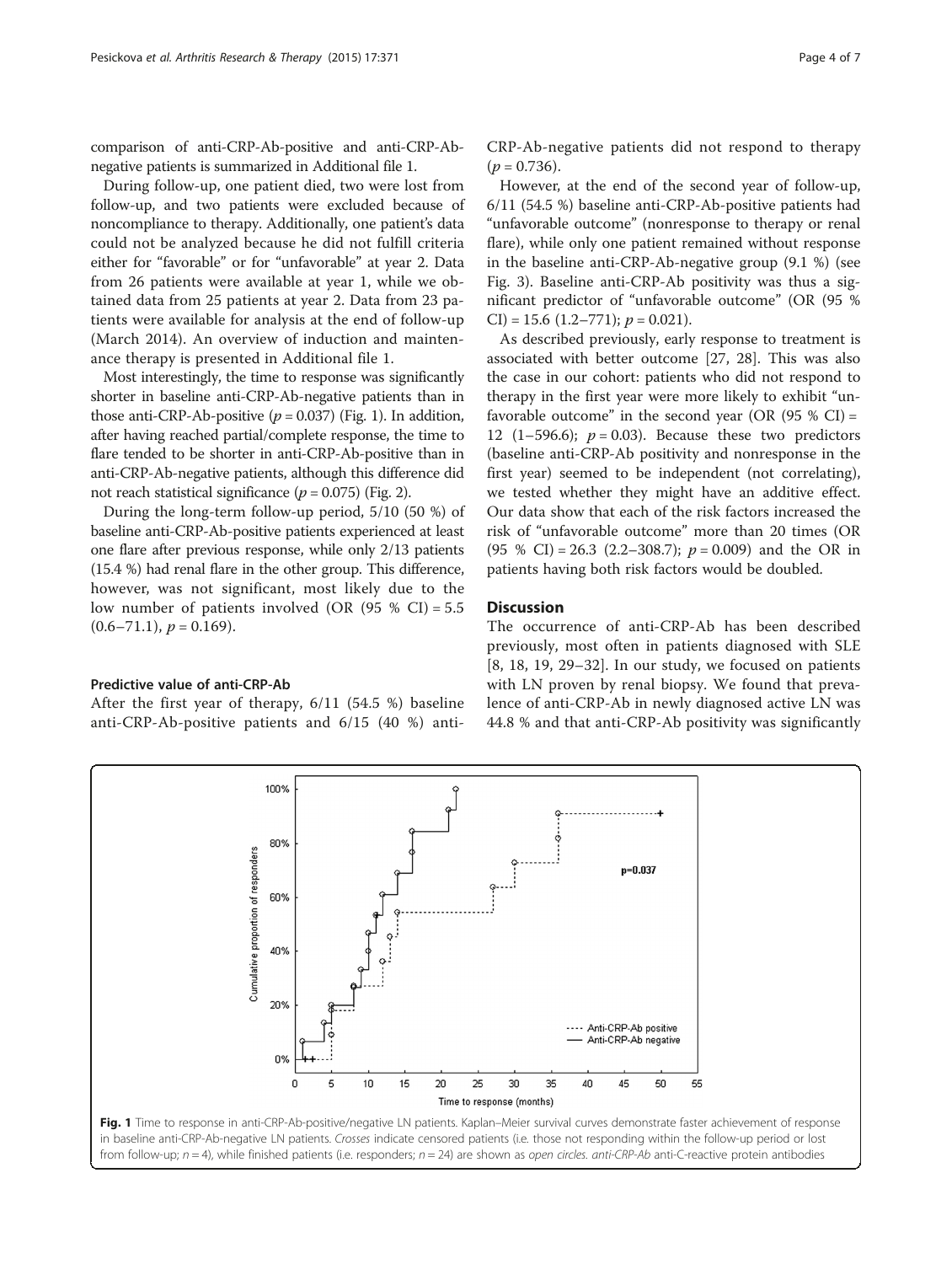<span id="page-4-0"></span>

associated with "unfavorable outcome" at 2 years. The therapeutic response in anti-CRP-Ab-positive patients was delayed.

Published prevalence of anti-CRP-Ab in patients with SLE varied between 26 % and 78 % [[8](#page-6-0), [17](#page-6-0)–[19, 26, 29](#page-6-0), [31](#page-6-0)–[36\]](#page-6-0). Generally, anti-CRP-Ab appear mostly in patients with active disease, especially in those with renal involvement [[17](#page-6-0)–[19](#page-6-0)]. In our study, approximately one-quarter of LN patients were anti-CRP-Ab-positive. Because anti-CRP-Ab positivity was observed exclusively in patients with active renal disease, it appears that anti-CRP-Ab could serve as a useful marker of active LN. This is in accordance with conclusions of Sjöwall et al. [\[17\]](#page-6-0), who observed a decrease of anti-CRP-Ab in patients with active renal disease in transition to remission. Additionally, we can confirm that anti-CRP-Ab levels correlate with the activity of SLE [\[17, 18](#page-6-0), [29](#page-6-0)].

Besides monitoring SLE disease activity, anti-CRP-Ab might exhibit an even more important role; that is, a predictive potential as suggested by Sjöwall et al. [\[17\]](#page-6-0), who reported more than a doubled risk for adverse therapeutic response in patients with baseline anti-CRP-Ab positivity.

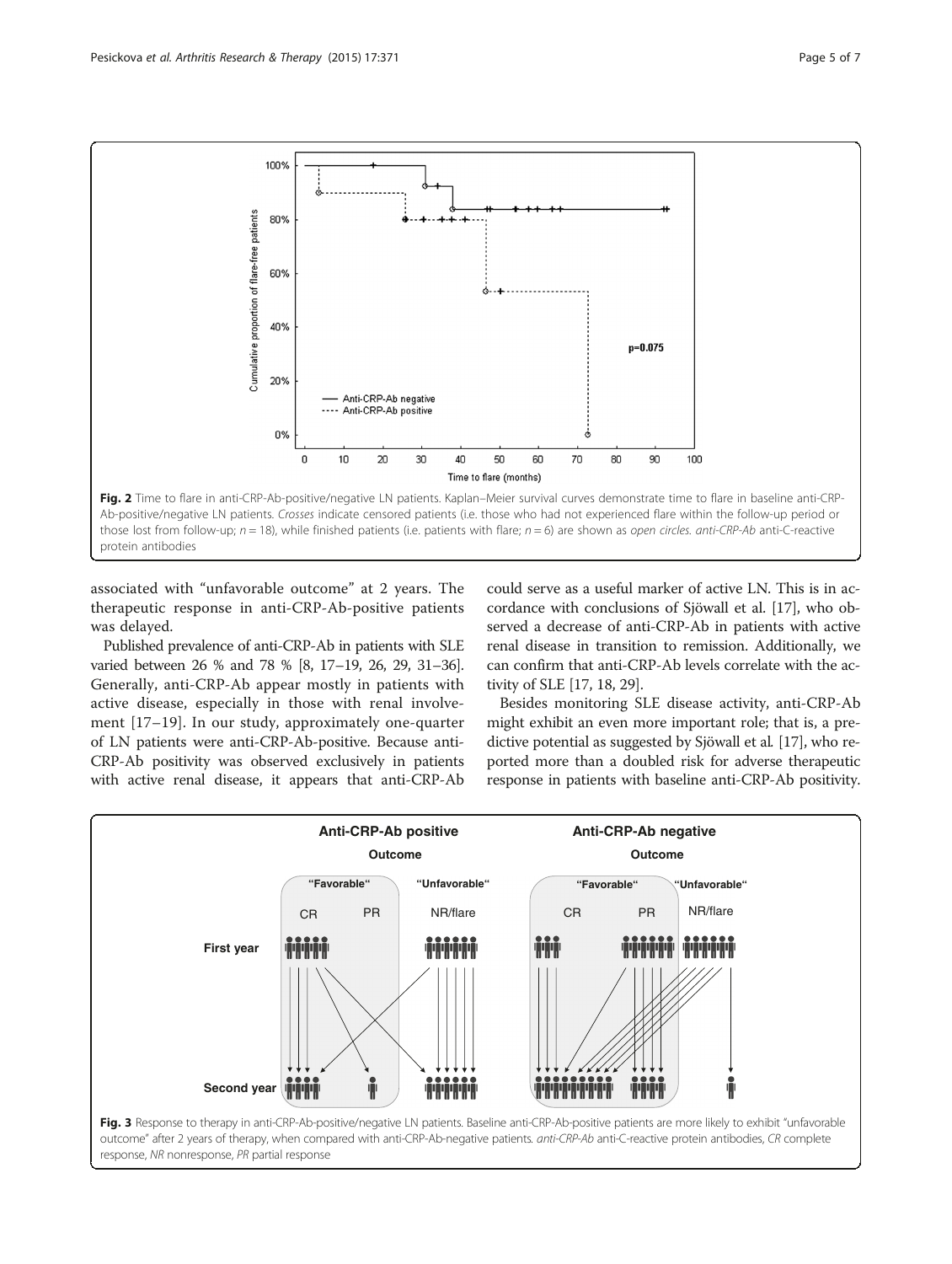<span id="page-5-0"></span>We could not confirm anti-CRP-Ab as a significant predictor of "unfavorable therapeutic outcome" after 1 year of therapy (OR = 1.8;  $p = 0.368$ ). However, as described previously, the response to therapy in LN patients is relatively slow and many patients only achieve remission after the switch to "maintenance" therapy [[37\]](#page-6-0). We now show that this may be especially true in anti-CRP-Ab-positive patients who showed longer time to response than anti-CRP-Ab-negative patients, which might have potential therapeutic consequences.

Because of the possible delay of a therapeutic response in SLE, we assessed the therapeutic response also after 2 years of standard therapy. Additionally, we were monitoring the frequency of flares throughout the follow-up (median 5.9 years).

After 2 years of therapy, during the time of maintenance therapy, baseline anti-CRP-Ab positivity seemed to be a strong predictor of therapeutic response. Positive patients faced a more than 10 times higher risk of nonresponse when compared with those being anti-CRP-Ab-negative. Not surprisingly, the therapeutic response after 2 years of therapy depended on the response in the first year. Again, patients not responding in the first year are more likely (more than 10 times) not to respond during prolonged therapy. The predictors already mentioned seem to be independent, each having an additive effect. Patients carrying both risk factors (anti-CRP-Abpositive at baseline, not responding at year 1) are at approximately 50 times higher risk of treatment failure in the second year. This strong prediction thus suggests that in such patients intensification of existing therapies or an alternative therapeutic approach (e.g. biological therapy) should be considered.

In the extended follow-up period, anti-CRP-Ab were not confirmed as a significant predictor of renal flares (OR = 5;  $p = 0.092$ ). However, the quite high OR and borderline significance do not allow us to reject anti-CRP-Ab positivity as a predictor of flares, and an independent confirmative study recruiting a larger number of patients with prospective follow-up seems to be needed to draw a final conclusion.

To the best of our knowledge, this is the first study assessing the predictive role of anti-CRP-Ab in the longterm follow-up. The relatively small number of patients (accompanied by quite low statistical power of used tests) is probably the major limitation of this study. As a result, calculated ORs are imprecise (95 % CIs are very wide) and several interesting findings could not be considered as being significant. Because of the low frequency of the disease, a multicenter study seems to be essential. Another limiting factor was the unavailability of repeated renal biopsy samples—the response to therapy (and activity of LN) was assessed only by means of laboratory and clinical investigation. However, repeated renal

biopsies are invasive and not routinely performed to date.

#### Conclusion

Our data indicate that anti-CRP-Ab positivity might be a strong predictor of unfavorable long-term therapeutic response, which, moreover, seems to be delayed. Baseline anti-CRP-Ab-positive patients, especially those not responding to standard therapy within 1 year, seemed not to benefit from further standard treatment. Nevertheless, the potential role of the routine use of anti-CRP-Ab measurement for the monitoring and guidance of treatment in LN patients needs to be confirmed in larger prospective studies.

## Additional file

[Additional file 1:](dx.doi.org/10.1186/s13075-015-0879-8) is a table presenting baseline characteristics and laboratory data of patients with newly diagnosed LN. Data presented as median (5th and 95th percentiles) or number (%), differences compared using the Mann–Whitney test unless otherwise stated. \*Fisher Exact test. \*\*Expressed as number (%) of patients with erytrocyturia above normal range. \*\*\* χ<sup>2</sup>, GFR expressed as clearance of creatinine. Anti-CRP-Ab anti-Creactive protein antibodies, anti-C1q-Ab anti-C1q antibodies, GFR glomerular filtration rate, hsCRP high-sensitivity C-reactive protein, NS not significant, SLEDAI Systemic Lupus Erythematosus Disease Activity Index. (XLS 17 kb)

#### Abbreviations

anti-CRP-Ab: Anti-C-reactive protein antibodies; anti-C1q-Ab: Anti-C1q antibodies; anti-dsDNA-Ab: Anti-double-stranded DNA antibodies; AU: Arbitrary unit; CI: Confidence interval; CRP: C-reactive protein; ELISA: Enzyme-linked immunosorbent assay; ESRD: End-stage renal disease; GFR: Glomerular filtration rate; hsCRP: High-sensitivity C-reactive protein; IFNα: Interferon alpha; IL: Interleukin; LN: Lupus nephritis; mCRP: Monomeric C-reactive protein; OR: Odds ratio; rs: Spearman's correlation coefficient; PBS: Phosphate-buffered saline; SAA: Serum amyloid A; SLE: Systemic lupus erythematosus; SLEDAI: Systemic Lupus Erythematosus Disease Activity Index.

#### Competing interests

The authors declare that they have no competing interests.

#### Authors' contributions

SSP contributed to the study design, recruited patients, and participated in data acquisition, interpretation, and preparation of results and manuscript drafting. ML contributed to laboratory work, performed statistical analyses, and was involved in manuscript drafting. RR and VT assisted in the study design and coordination and contributed to manuscript drafting. JZ, ZH, EJ, EP, and MT played a role in patients' data acquisition, contributed to conception, and reviewed the manuscript. EH carried out analysis of renal biopsy samples and reviewed the manuscript. LV supported the laboratory background, contributed to conception, and reviewed the manuscript. All authors addressed important intellectual content and approved the final manuscript for publication.

#### Acknowledgements

The authors thank Jana Svarcova and Marta Kalousova for performing the SAA assay, Dana Zivorova for measuring anti-C1q-Ab, and Vera Lanska for helpful advice in statistics. The project was supported by a grant from the Czech Society of Nephrology (No. 2008/01) and grant PRVOUK/P25/LF1/2 from the Ministry of Education.

#### Author details

<sup>1</sup>Department of Nephrology, General University Hospital and First Faculty of Medicine, Charles University, Prague U Nemocnice 2, 12808 Prague 2, Czech Republic. <sup>2</sup>Dialcorp, Hemodialysis unit, Prague Ohradni 1368, 14000 Prague 4,